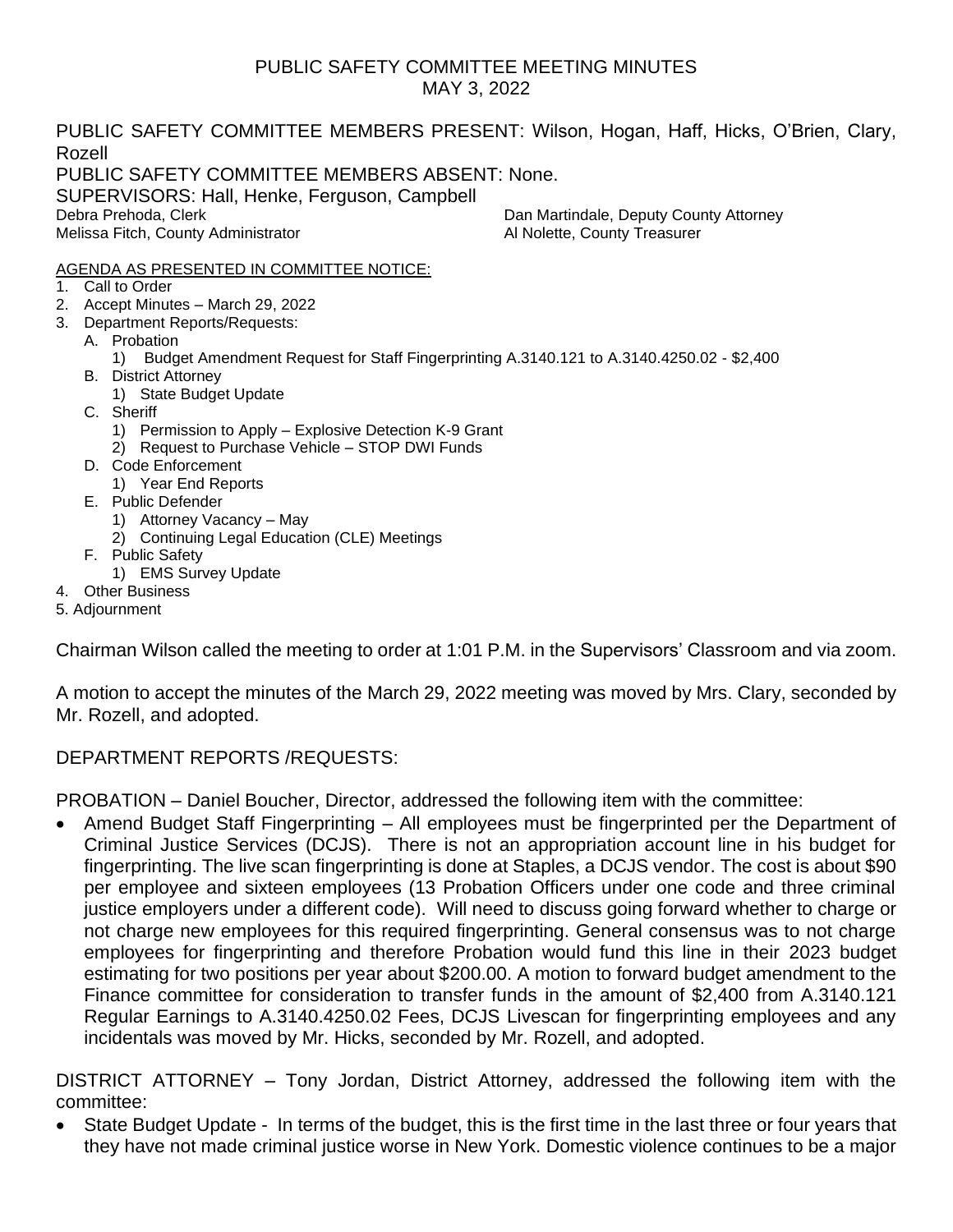driver of crimes and they have now made it as a qualifying offense and something judges could consider in setting bail, prior violations, and orders of protection. A small change for raise the age addressing a gap in the age for a case in Family Court; if a 17 year old committed certain crimes and if not caught or the case is pending when they turned 18 years old Family Court lost jurisdiction and that was a gap in raise the age and now Family Court would keep that case. From the County's perspective, the biggest thing that has happened is the State has finally created a line item in the budget for funding discovery in the amount of \$40M for staffing and training, etc. and as a line item in the budget the funding hopefully should continue to be available in future years. There is some one shot funding in fiscal year 2022 of between \$8M and \$15M relating to reimbursement under the prior guidelines which is good because the District Attorney has spent more money than what they reimbursed us for last year. Last year received \$193,000 and the expectation from DCJS is that the funding will be more than last year's amount. This is new money coming in to County and it is not a reimbursement process. He would like to revisit previous request for a new Assistant District Attorney position and move that request to Personnel because now he has funding. A motion to move request for an additional Attorney in the District Attorney's Office to the Personnel Committee for consideration was moved by Mr. Hicks, seconded by Mr. O'Brien, and adopted.

SHERIFF – Undersheriff Winchell addressed the following items with the committee:

- Permission to Apply for Explosive Detection K-9 Grant A motion to approve the Sheriff applying for an explosive detection K-9 grant was moved by Mr. Hicks, seconded by Mr. O'Brien and Mrs. Clary and adopted.
- Request to Purchase Vehicle with STOP DWI Funds The Sheriff has asked to use some roll over funds out of the Stop DWI funds to assist in purchasing a patrol vehicle dedicated to Stop DWI enforcement. The vehicle would be used primarily by the overtime officers working DWI duties. Looking at getting a Dodge Charger and will probably have less mileage than the normal patrol vehicle but it will still be used quite a bit; not a 24/7 car but 16 hours per day five days a week. There is a DWI reserve account that any surplus DWI funds are placed in and the Treasurer believes there is about \$300,000 in the reserve, fines that have accrued from DWI arrests. He stated to access those funds the mechanics would be to do an interfund transfer from the reserve in General Fund to Car Pool because they will purchase the vehicle. A motion to approve purchase of vehicle with Stop DWI reserve funds and forward budget amendment to the Finance Committee for consideration was moved by Mr. O'Brien, seconded by Mr. Hicks and adopted.
- Fingerprinting/Live Scan They are in talks with the provider that is taking over as the live scan provider to quote them the employment part of the program and they already have a program for fingerprinting pistol permit applicants. So possibly down the road, the Sheriff's department maybe able to do the fingerprinting for employees through their system.

CODE ENFORCEMENT – John Graham, Director, addressed the following item with the committee:

• Year End Reports – Supervisors should have received a year-end report directly from the State for the areas that Code Enforcement covers. If the Supervisors have any questions regarding what is in those reports or the numbers, please contact him.

PUBLIC DEFENDER – Mike Mercure, Director, addressed the following items with the committee:

• Attorney Vacancy in May – The Public Defender has an anticipated Attorney vacancy that should be occurring in the next couple of weeks and requesting permission to backfill. A motion to forward request to backfill an Attorney position in the Public Defender's Office to the Personnel Committee for consideration was moved by Mr. Hicks, seconded by Mr. O'Brien and adopted.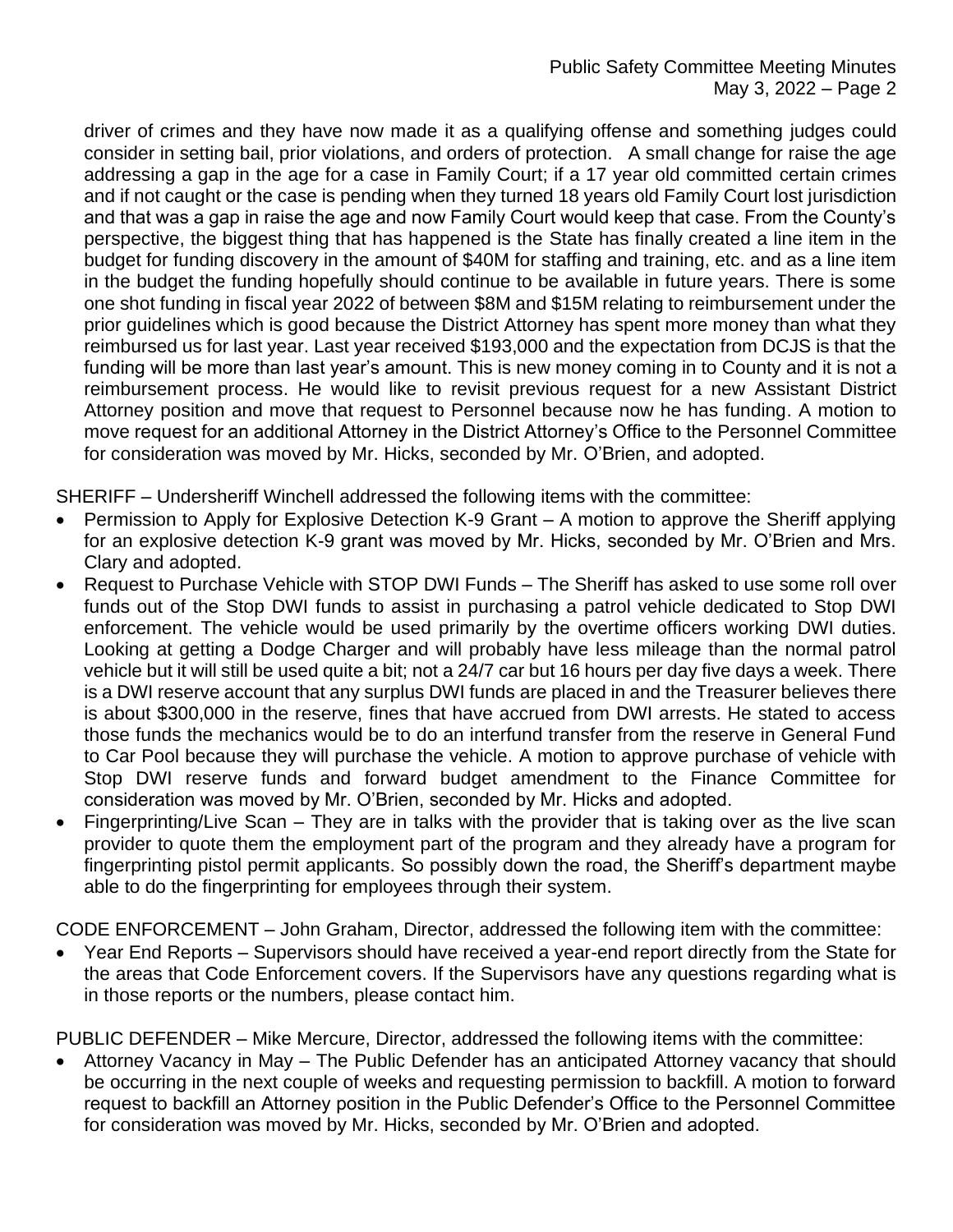• Continuing Legal Education (CLE) Meetings – The Public Defender's Office is hosting mandatory continuing legal education programs through Hurrell-Herring funding and requesting permission to hold those meetings here and permission to supply small refreshments and food for the attendees at the training. A motion to approve holding mandated continuing legal education program at the Municipal center and provide small refreshments and food was moved by Mrs. Clary, seconded by Mr. O'Brien and adopted.

PUBLIC SAFETY – Tim Hardy, Deputy Director, addressed the following item with the committee:

• EMS Sustainability Survey Responses – handout attached. "In September, 2021, the Department of Public Safety was tasked by the Board of Supervisors Public Safety Committee to form and distribute a survey to the in-county Emergency Medical Services agencies on the "Sustainability of EMS" and their agencies. The survey was formed and distributed on October 26, 2021, with all results from the agencies being received by April 1, 2022. The survey is not all inclusive and is being distributed for awareness and informational purposes." There are eight in-county EMS agencies and two out of county EMS agencies, North Queensbury to Pilot Knob area of the town of Fort Ann and Ticonderoga to the town of Putnam, that provide EMS services in the County. The report includes an overview of call statistics and the responses back from the EMS agencies. Recommendations based on the survey include: Establishment of an official "Sustainability of EMS in Washington County" workgroup which will report back to the Public Safety Committee regularly, members listed on attached handout, and request permission for the Department of Public Safety to explore options on how the county could provide supplemental assistance to the EMS agencies should an agency be in urgent need of coverage (lack of personnel) and mutual aid agencies are (or may be) unable to support the needs of the district. A motion to accept recommendations on the report was moved by Mr. Hogan and seconded by Mrs. Clary. Discussion. Bruce Mason, EMS Coordinator, stated the ranks are dwindling and thinks this a good start. He recommended approaching the legislators to make EMS an essential service. He stated until the State realizes what is going on, he does not see a lot of changes. Mountain Lakes Regional EMS Council sets the standards, the time limits they want these ambulances out of the door and they are going to be merging with another council, North Country, probably in July and things will be handled differently. The Deputy County Attorney asked if they planned to include the out of county agencies in the workgroup and the Deputy Public Safety Director stated they certainly can be incorporated in the workgroup as they move forward if they want to participate. Fire Company first responders are a help to the squads. The motion to accept recommendations on the report was moved by Mr. Hogan, seconded by Mrs. Clary, and adopted.

#### OTHER BUSINESS:

• Alternative Sentencing – Sue Mowrey, Assistant Director, requested permission for the agency to apply for a grant through DCJS due June 15th, Alternatives to Incarceration, Employment Focused Services and Jail Based Cognitive Behavioral Interventions Programs. They would apply under the Alternatives to Incarceration Program model and there is \$7.8M in this competitive grant. They anticipate fifty five to sixty awards. A motion to approve applying for Alternatives to Incarceration, Employment Focused Services and Jail Based Cognitive Behavioral Invention Programs grant was moved by Mr. Hicks and seconded by Mrs. Clary. Discussion. They currently have a funding stream that is slated to be finished and if not renewed anticipate that this is to replace that funding stream. A motion to approve applying for Alternatives to Incarceration, Employment Focused Services and Jail Based Cognitive Behavioral Invention Programs grant was moved by Mr. Hicks, seconded by Mrs. Clary, and adopted.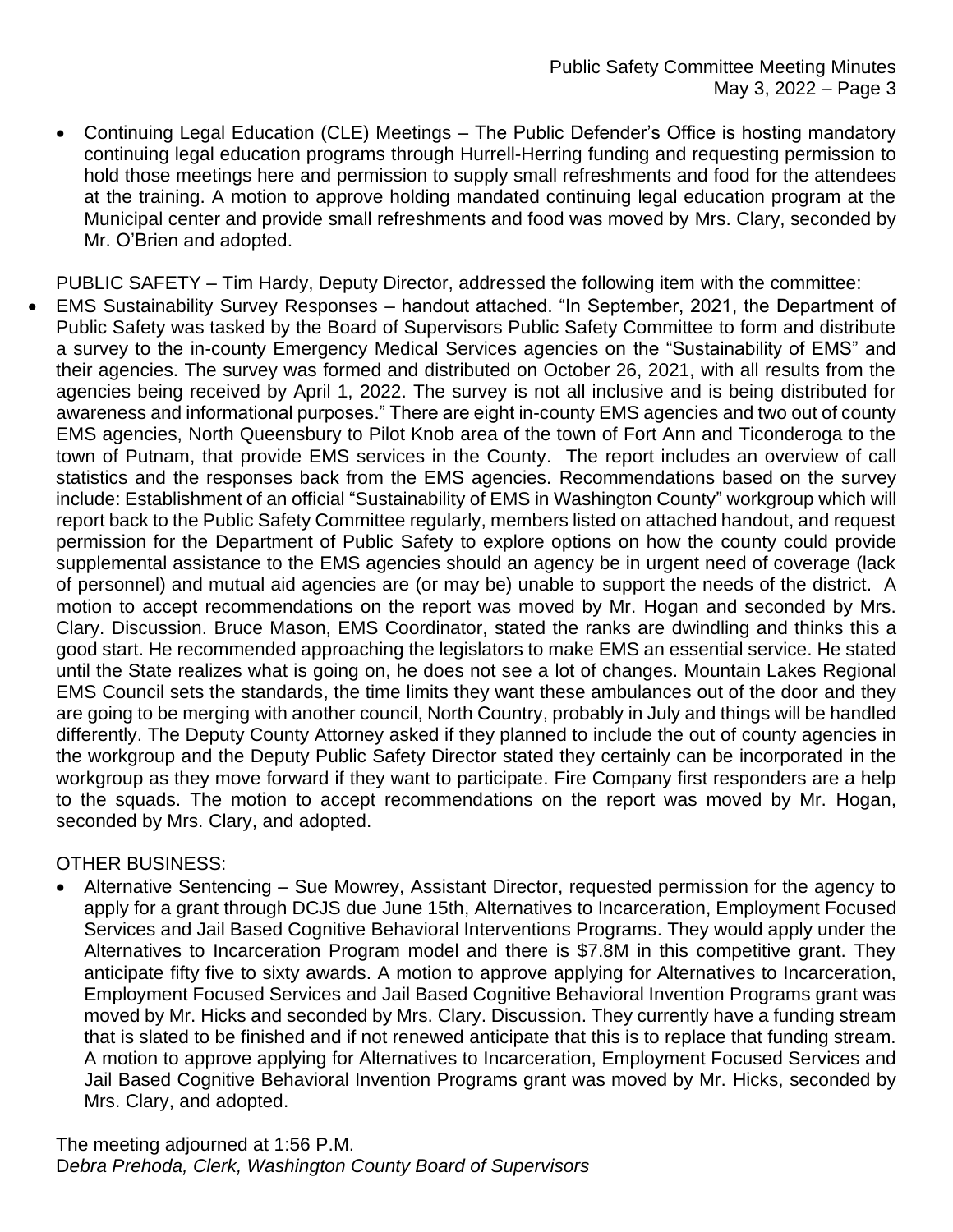## **WASHINGTON COUNTY**

# **EMS SUSTAINABILITY SURVEY**

## **RESPONSES**

PRESENTED MAY 3, 2022



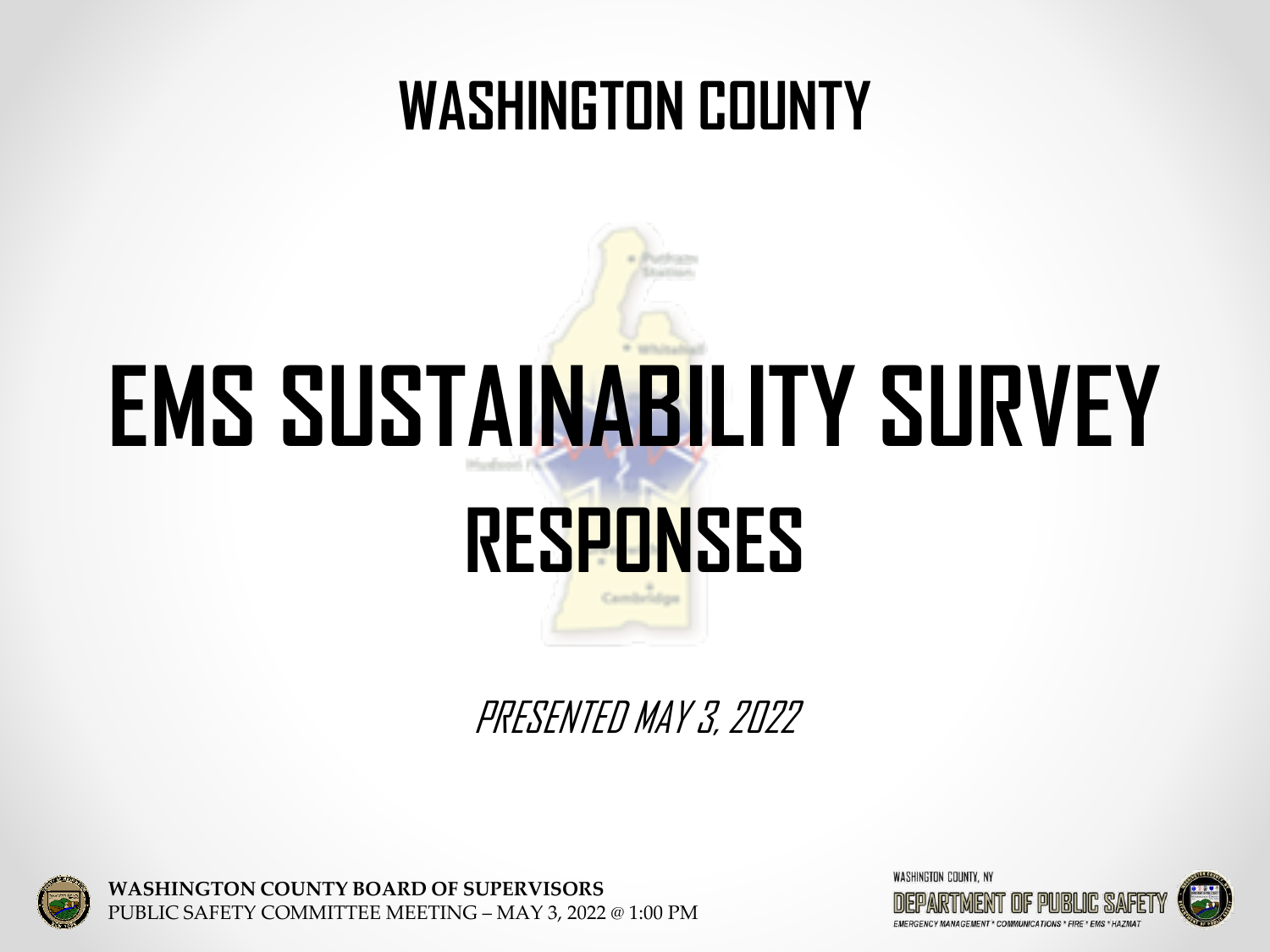## **EMS SUSTAINABILITY SURVEY**

In September, 2021, the Department of Public Safety was tasked by the Board of Supervisors Public Safety Committee to form and distribute a survey to the in-county Emergency Medical Services agencies on the "Sustainability of EMS" and their agencies.

The survey was formed and distributed on October 26, 2021, with all results from the agencies being received by April 1, 2022. The survey is not all inclusive and is being distributed for awareness and informational purposes.

*NOTE: This survey contains information compiled from the Department of Public Safety PSAP (Public Safety Answering Point) CAD system as well as direct information and responses from each of the participating agencies. Some statistics vary based on the type of calls or additional activities each agency may or may not perform in addition to responding to emergency calls for service.*

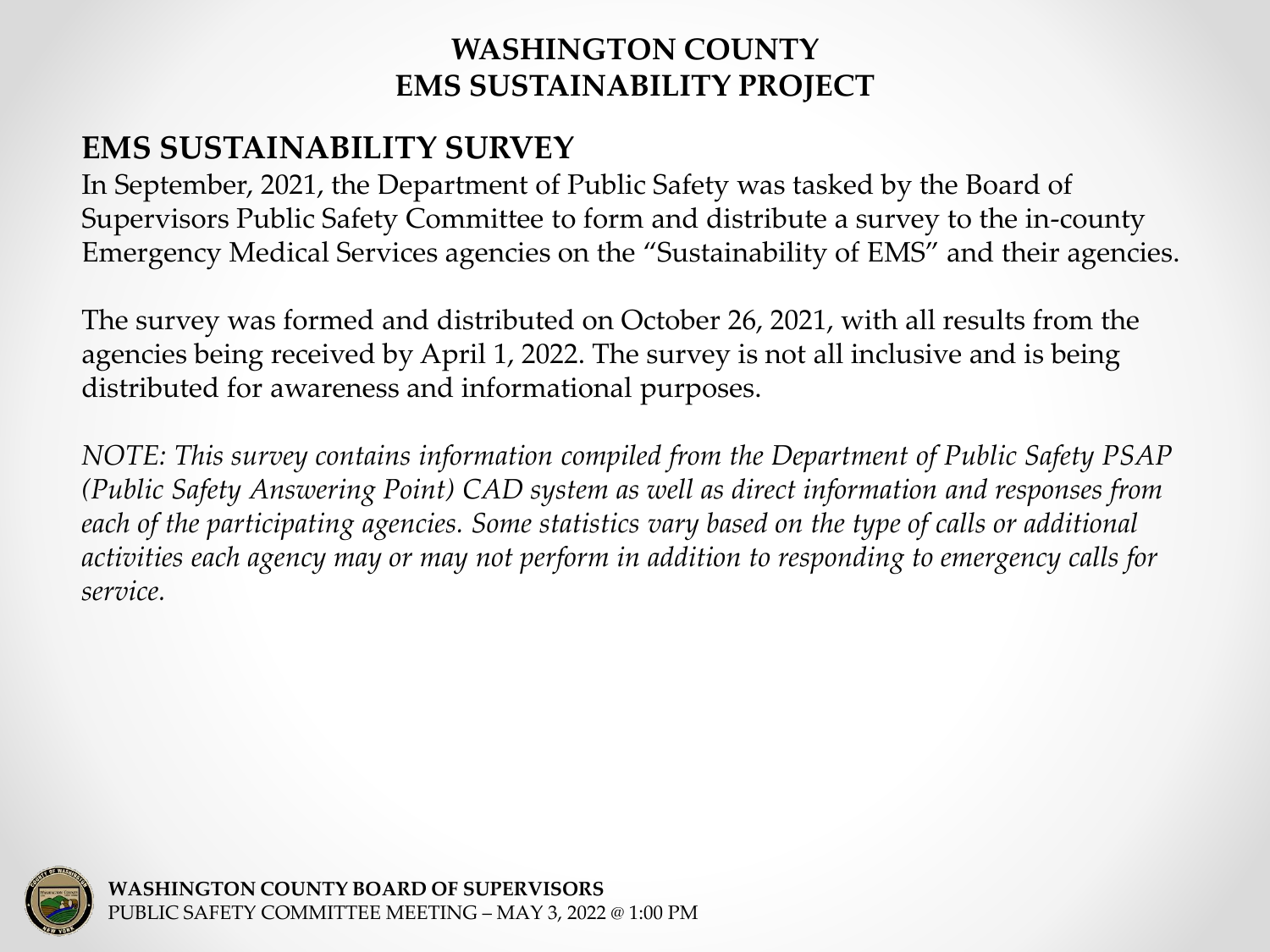

**Washington County is covered by 8 in-county Emergency Medical Services agencies, supplemented by 2 out-of-county agencies.**

### **IN COUNTY AGENCIES**

Argyle Emergency Squad Cambridge Valley Rescue Squad Fort Ann Rescue Squad Fort Edward Rescue Squad Granville Rescue Squad Easton-Greenwich Rescue Squad Salem Rescue Squad Skenesborough Emergency Squad

### **OUT OF COUNTY AGENCIES** North Queensbury EMS Ticonderoga EMS

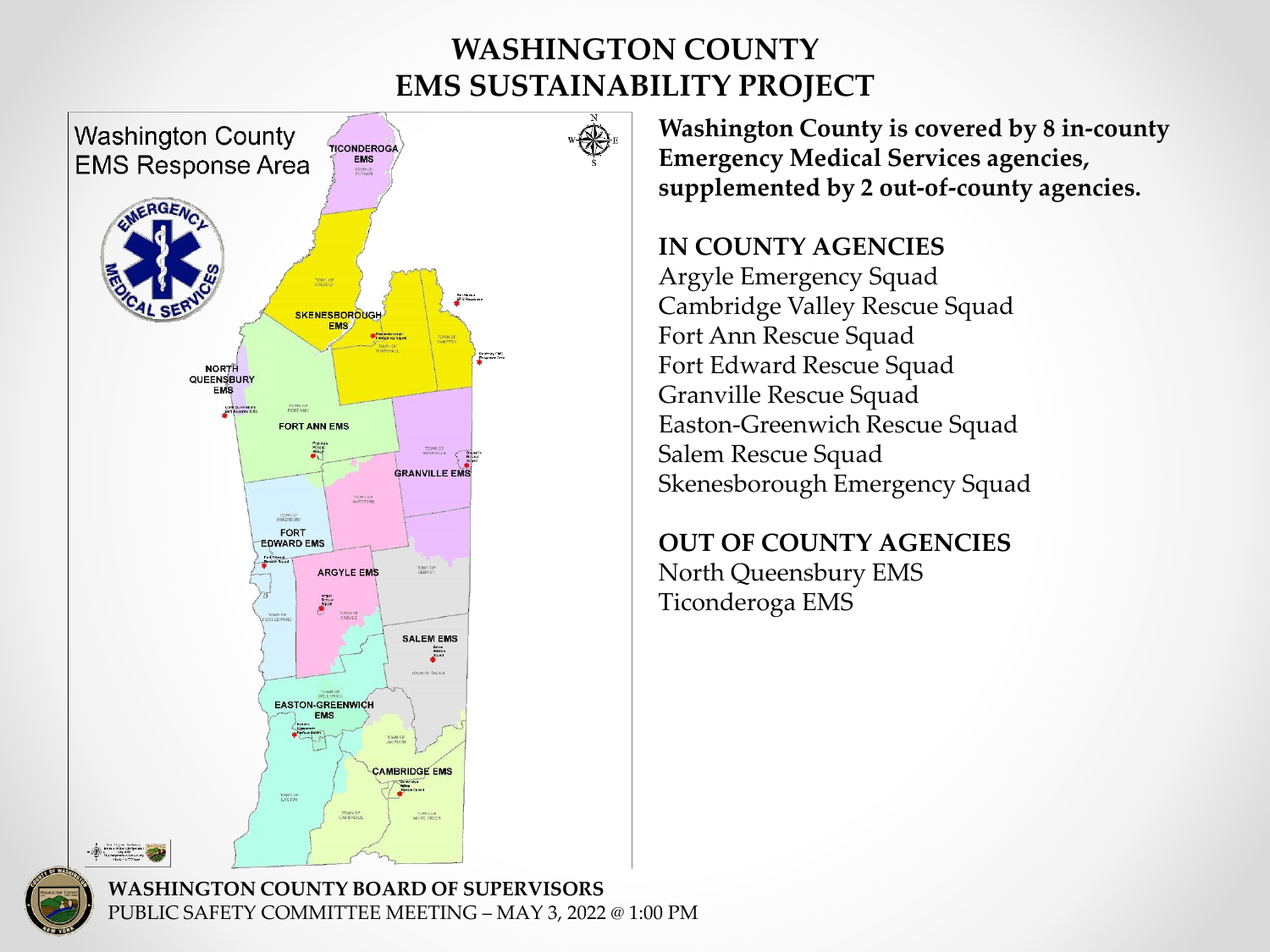## **OVERVIEW OF CALL STATISTICS**

#### **ARGYLE EMERGENCY SQUAD** // AMBULANCES: 3 AGENCY CALL STATISTICS FOR 2021 – BASED ON CAD DATA FROM DPS **Total In District Calls (or Calls Argyle EMS is Primary Agency):** 905\* **Calls Handled by Mutual Aid:** 122 *(13.48% of in District Calls Handled by Mutual Aid)*

- 1st Calls: 87
- 2nd, 3rd or 4th Calls: 45

\*Total # includes any incident in which agency is listed as primary agency – may vary depending on agency.

**CAMBRIDGE VALLEY RESCUE SQUAD** // AMBULANCES: 5 AGENCY CALL STATISTICS FOR 2021 – BASED ON CAD DATA FROM DPS **Total In District Calls (or Calls Cambridge EMS is Primary Agency):** 2,359\* **Calls Handled by Mutual Aid:** 9 *(0.38% of in District Calls Handled by Mutual Aid)*

- 1st Calls: 0
- 2nd, 3rd or 4th Calls: 9

\*Total # includes any incident in which agency is listed as primary agency – may vary depending on agency.

#### **FORT ANN RESCUE SQUAD** // AMBULANCES: 3

#### AGENCY CALL STATISTICS FOR 2021 – BASED ON CAD DATA FROM DPS

#### **Total In District Calls (or Calls Fort Ann EMS is Primary Agency):** 654\*

**Calls Handled by Mutual Aid:** 18 *(2.75% of in District Calls Handled by Mutual Aid)*

- 1st Calls: 4
- 2nd, 3rd or 4th Calls: 14

\*Total # includes any incident in which agency is listed as primary agency – may vary depending on agency.

#### **FORT EDWARD RESCUE SQUAD** // AMBULANCES: 4

AGENCY CALL STATISTICS FOR 2021 – BASED ON CAD DATA FROM DPS **Total In District Calls (or Calls Fort Edward EMS is Primary Agency):** 3,267\* **Calls Handled by Mutual Aid:** 156 *(4.78% of in District Calls Handled by Mutual Aid)*

- $\cdot$  1st Calls: 42
- 2nd, 3rd or 4th Calls: 114

\*Total # includes any incident in which agency is listed as primary agency – may vary depending on agency.



**WASHINGTON COUNTY BOARD OF SUPERVISORS** PUBLIC SAFETY COMMITTEE MEETING – MAY 3, 2022 @ 1:00 PM

#### **OTHER NOTES PROVIDED BY AGENCY Total Out-of-District (MA) Calls handled by your Agency:** 16 **Other (Provide Details):** None

#### **OTHER NOTES PROVIDED BY AGENCY**

**Total Out-of-District (MA) Calls handled by your Agency:** 560 **Other (Provide Details):** 416 Transports. This includes interfacility Basic & Advanced Life Support transports, hospital to home discharges, and scheduled non-emergency transports.

#### **OTHER NOTES PROVIDED BY AGENCY**

**Total Out-of-District (MA) Calls handled by your Agency:** 288 **Other (Provide Details):** 288 Responses / 150 Transports to Hospital. 101 Responses for ALS Requests with a provider on ambulance for transport to Hospital to Mutual Aid Agency.

**OTHER NOTES PROVIDED BY AGENCY Total Out-of-District (MA) Calls handled by your Agency:** 127 Calls Plus 83 Intercepts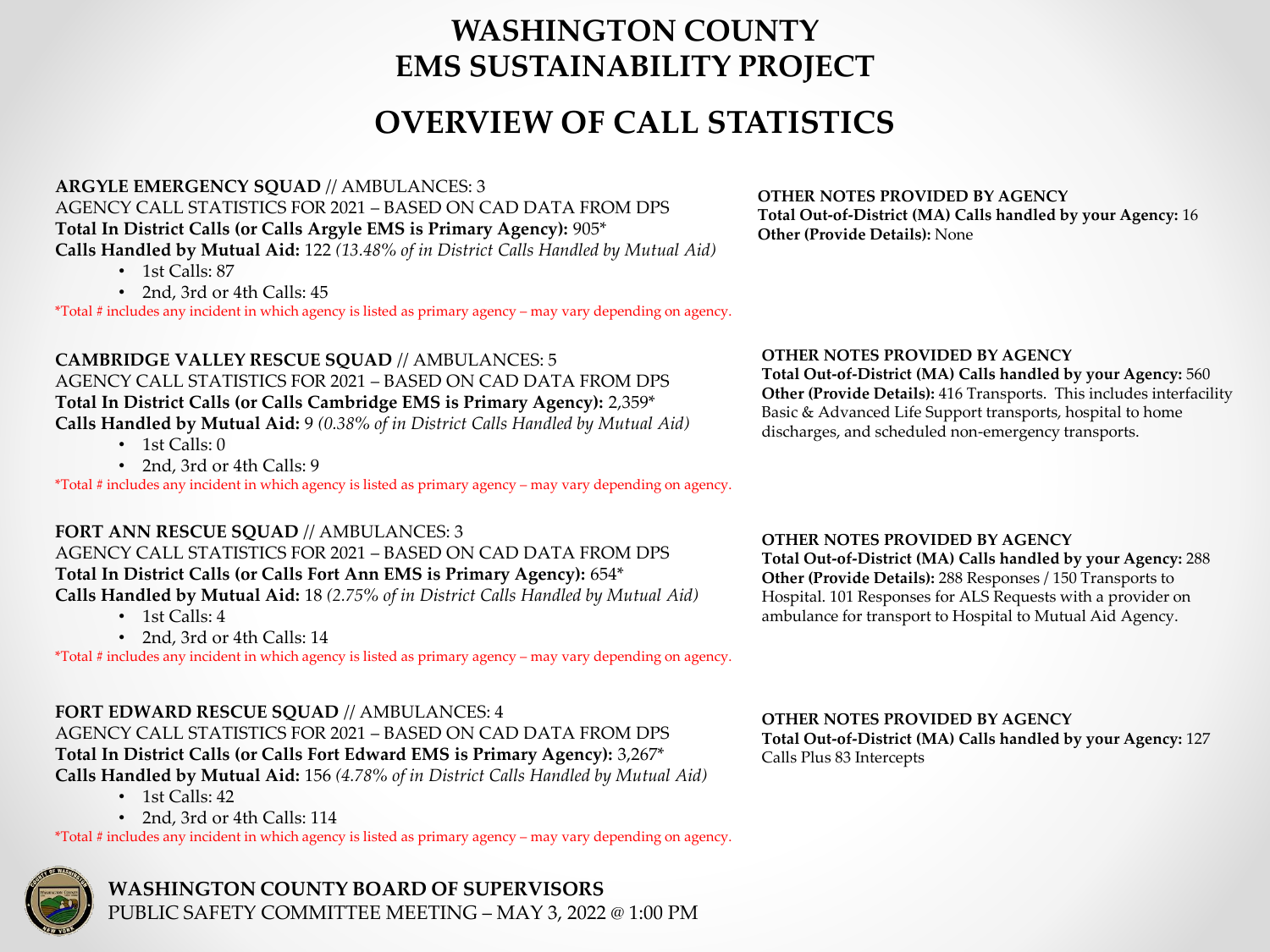## **OVERVIEW OF CALL STATISTICS**

#### **GRANVILLE RESCUE SQUAD** // AMBULANCES: 5

AGENCY CALL STATISTICS FOR 2021 – BASED ON CAD DATA FROM DPS

**Total In District Calls (or Calls Granville EMS is Primary Agency):** 1,877\*

**Calls Handled by Mutual Aid:** 111 *(5.91% of in District Calls Handled by Mutual Aid)*

- $\cdot$  1st Calls: 13
- 2nd, 3rd or 4th Calls: 98 (1 of which is a Blood Draw for LE)

\*Total # includes any incident in which agency is listed as primary agency – may vary depending on agency.

#### **EASTON-GREENWICH RESCUE SQUAD** // AMBULANCES: 3 AGENCY CALL STATISTICS FOR 2021 – BASED ON CAD DATA FROM DPS **Total In District Calls (or Calls Easton-Greenwich EMS is Primary Agency):** 780\* **Calls Handled by Mutual Aid:** 75 *(9.62% of in District Calls Handled by Mutual Aid)*

- 1st Calls: 33
- 2nd, 3rd or 4th Calls: 42 (5 of which are Blood Draws for LE)

\*Total # includes any incident in which agency is listed as primary agency – may vary depending on agency.

#### **SALEM RESCUE SQUAD** // AMBULANCES: 3

#### AGENCY CALL STATISTICS FOR 2021 – BASED ON CAD DATA FROM DPS

**Total In District Calls (or Calls Salem EMS is Primary Agency):** 559\*

**Calls Handled by Mutual Aid:** 101 *(18.07% of in District Calls Handled by Mutual Aid)*

- $\cdot$  1st Calls: 74
- 2nd, 3rd or 4th Calls: 27

\*Total # includes any incident in which agency is listed as primary agency – may vary depending on agency.

#### **SKENESBOROUGH EMERGENCY SQUAD** // AMBULANCES: 2 AGENCY CALL STATISTICS FOR 2021 – BASED ON CAD DATA FROM DPS **Total In District Calls (or Calls Skenesborough EMS is Primary Agency):** 867\* **Calls Handled by Mutual Aid:** 327 *(37.72% of in District Calls Handled by Mutual Aid)*

- 1st Calls: 277
- 2nd, 3rd or 4th Calls: 50

\*Total # includes any incident in which agency is listed as primary agency – may vary depending on agency.



**WASHINGTON COUNTY BOARD OF SUPERVISORS** PUBLIC SAFETY COMMITTEE MEETING – MAY 3, 2022 @ 1:00 PM

#### **OTHER NOTES PROVIDED BY AGENCY Total Out-of-District (MA) Calls handled by your Agency:** 246 **Other (Provide Details):** None

#### **OTHER NOTES PROVIDED BY AGENCY** None Reported

#### **OTHER NOTES PROVIDED BY AGENCY Total Out-of-District (MA) Calls handled by your Agency:** 2

#### **OTHER NOTES PROVIDED BY AGENCY** None Reported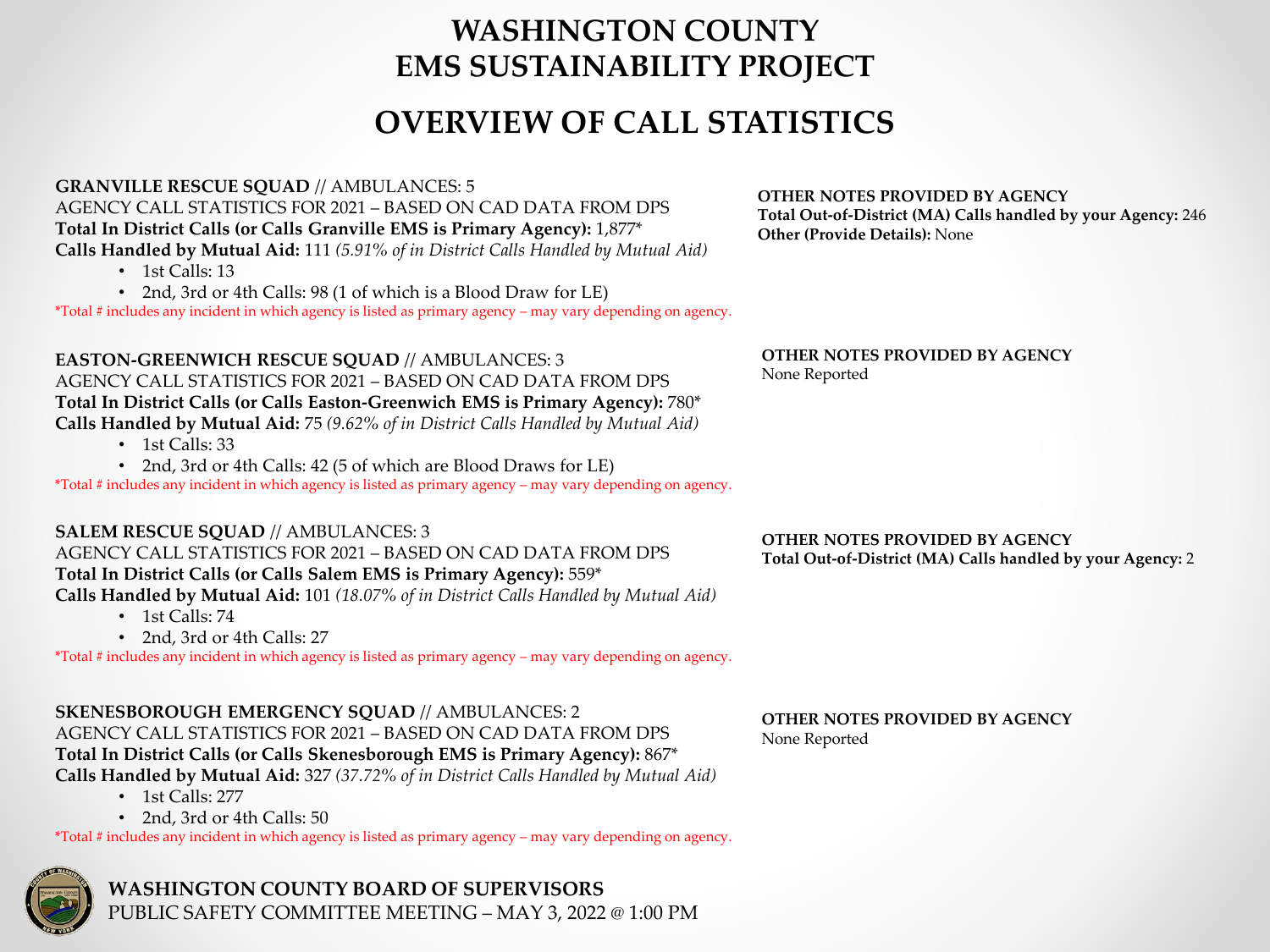## **ARGYLE EMERGENCY SQUAD**

#### **Areas of Coverage (DOH Certificate of Need Holder):** Towns of Argyle, Hartford

**Is the Agency a 501-c3 Non-Profit Organization:** Yes

**What is Your Total Operational Budget for 2021? (Include All Income and Expenses):** No set budget

**Expenses (Staffing) for 2021:** \$180,000 (to date) **Expenses (All Other) for 2021:** \$100,000

**Income: Funding (Municipal & Private Contracts):** \$34,000 **Income: (All Other):** N/A

**Do you receive any municipal funding or have any municipal contracts for coverage or Emergency Medical Service? If so, list accordingly and include amounts received from the municipalities and details of the contractual obligations on behalf of your agency.:**

- Village of Argyle: \$1,100
- Town of Argyle: \$21,000
- Town of Hartford: \$13,500

**Do you have any private contracts for coverage or Emergency Medical Service (including transports)? If so, list accordingly and include amounts received from the entities and details of the contractual obligations on behalf of your agency.:** No

**Do you have any mutual aid contracts with other EMS agencies to provide or receive mutual aid support outside of the stipulations of the county's EMS Mutual Aid Plan. If so, list accordingly and include amounts received from the other agencies and details of the contractual obligations on behalf of your agency.:** No

**Do you have any private contracts for coverage or Emergency Medical Service (including transports)? If so, list accordingly and include amounts received from the entities and details of the contractual obligations on behalf of your agency.:** No

**Do you have any mutual aid contracts with other EMS agencies to provide or receive mutual aid support outside of the stipulations of the county's EMS Mutual Aid Plan. If so, list accordingly and include amounts received from the other agencies and details of the contractual obligations on behalf of your agency.:** No



#### **Staffing Totals by Status:**

- Volunteer: 26 / Paid (Full Time): 2 / Paid (Part-Time): 10

#### **Staffing Totals by Level of Care / Training:**

- EVO (Driver) or Non-Driver Member: 10
- CFR (Certified First Responder): 1
- EMT-B (Basic): 9
- AEMT (Advanced): 1
- AEMT-CC or P (Critical Care or Paramedic): 2

**Do you have scheduled coverage 24/7 of at least a driver and EMT (as required)? If no, list your current coverage arrangements during timeframes of known gaps in full coverage.:** We are Hiring more staff to cover the spots we lack

**Do you have any routine or identified gaps in coverage in your agency? (If so, please identify those gaps and all possible measures taken to address within your means):** Over nights we are hiring more staff to do overnights

**What do you feel are the current strengths of your agency and it's membership / staffing? (be specific, provide as much information as possible):** Staff is flexible and we have a strong core of officers and a family mentality that is always looking to better care for our community's.

**What do you feel are the current areas of concern or areas you wish to (or already are) making efforts to improve upon to enhance your agency? (be specific, provide as much information as possible):** Lack of volunteers we are trying to recruit and trying to hire more staff to supplement the lack of active volunteers.

**In terms of sustainability of your agency to continue providing adequate Emergency Medical Services to the community(ies) your agency serves, what are your greatest areas of concern to ensure operations over the next five years? (be specific, provide as much information as possible):** I have no concerns with us being able to adequately be able to serve the community's we serve.

**If the county were to be able to provide support in any fashion, what do you feel your agency would benefit from? (be specific, provide as much information as possible):** Assistance with training and funding for new equipment.

> Agency Contact – Executive: Ed Parker Agency Contact – Operational: James McCormick Survey Completed By: Seth Brown Survey Completed Date: December 15, 2021

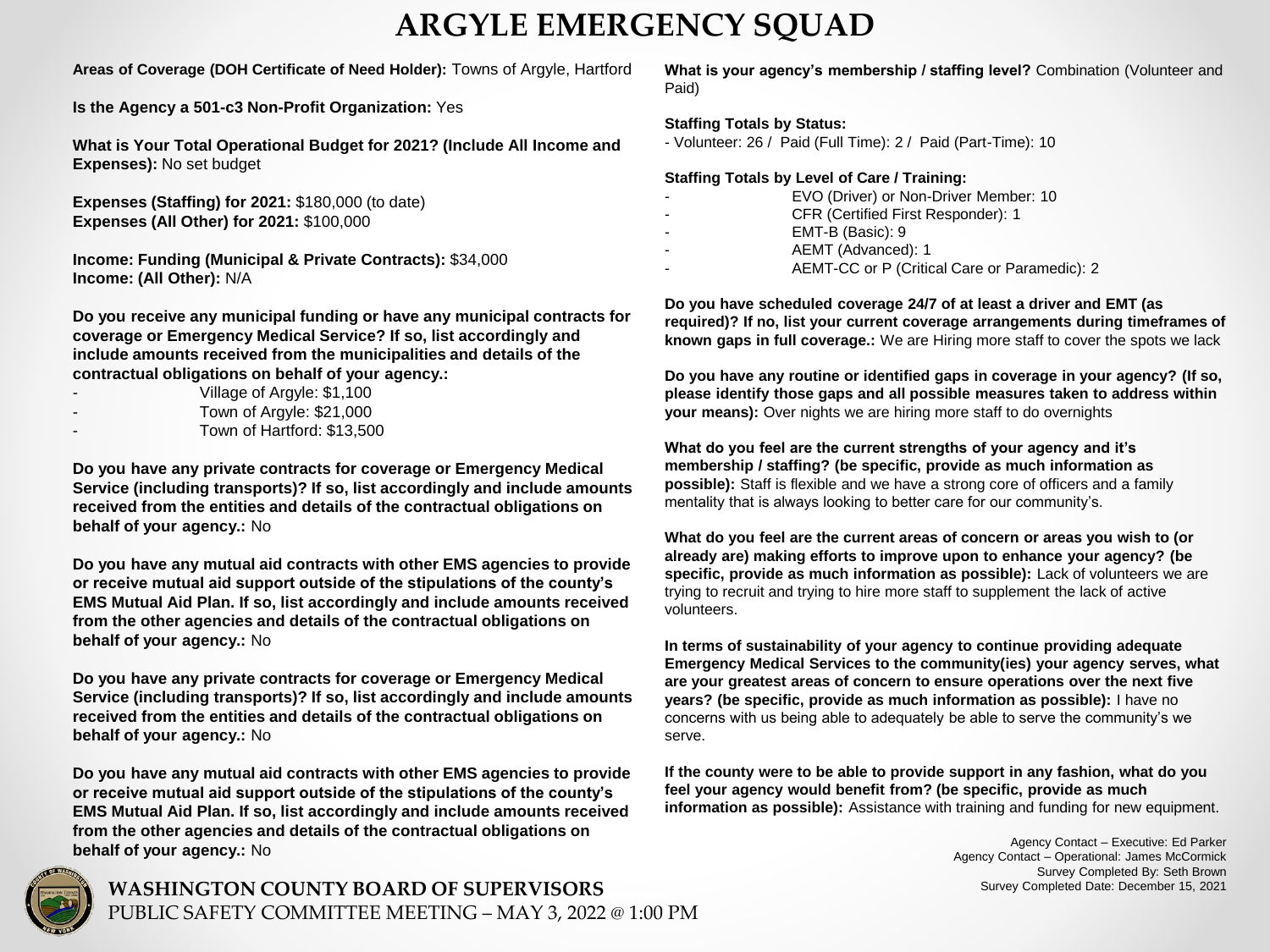## **CAMBRIDGE VALLEY RESCUE SQUAD**

**Areas of Coverage (DOH Certificate of Need Holder):** Washington County and Town of Hoosick / Village of Hoosick Falls in Rensselaer County

**Is the Agency a 501-c3 Non-Profit Organization:** Yes

**What is Your Total Operational Budget for 2021? (Include All Income and Expenses):** Our "approved budget" (Board approves an annual budget in December for the following year) is - Income =  $$921,150$ ; Expenses = \$938,024. Our actual performance in 2021 (Jan-Oct) Income = \$1,134,531.94; Expenses = \$1,181,133,93. We have several outstanding invoices for services already rendered. It is important to note that 2021 includes COVID related income and expenses for vaccinations, testing, and school assistance.

**Expenses (Staffing) for 2021:** \$596,468.23. This includes staffing for the EMS VAX Team, COVID Testing, and the CCS EMT program. Expenses (All Other) for 2021: \$435,334.30

**Income: Funding (Municipal & Private Contracts):** \$9,500. This amount does not include the contracts with Washington County for the EMX VAX Team, COVID Testing (not yet in place) and the CCS EMT program. Income: (All Other): \$1,127.031.94. This amount does include contractual reimbursement as part of the EMS VAX Team and CCS EMT program.

**Do you receive any municipal funding or have any municipal contracts for coverage or Emergency Medical Service?** If so, list accordingly and include amounts received from the municipalities and details of the contractual obligations on behalf of your agency.:

- Town of Cambridge: \$2,000
- Town of Jackson: \$3,000
- Town of White Creek: \$4,500

**Other notes:** We do have a contract with Cambridge Central School to provide Emergency Medical Technicians to support the school nurse's office. The current contract is reimbursed at the rate of \$34 per personnel hour. Our current schedule is 10 hours of coverage per day. We are also under contract with Washington County for the EMS Vaccination Team. Washington County reimburses at the rate of \$35 per personnel hour for services related to delivery of the COVID vaccine.

**Do you have any private contracts for coverage or Emergency Medical Service (including transports)? If so, list accordingly and include amounts received from the entities and details of the contractual obligations on behalf of your agency.:** Medicaid Answering Service. Preapproval for non-emergent Medicaid transports. Receive approved Medicaid rates with additional stipends, if approved for long distance transports. Nascentia Health - Preapproval for non-emergent transports for patients covered by Nascentia (Medicaid HMO). Payment at the Medicaid rate. Community Hospice and High Peaks Hospice for ambulance transport of patients in their care. Payment at the current Medicare rate.

**Do you have any mutual aid contracts with other EMS agencies to provide or receive mutual aid support outside of the stipulations of the county's EMS Mutual Aid Plan. If so, list accordingly and include amounts received from the other agencies and details of the contractual obligations on behalf of your agency.:** Town of Hoosick Rescue Squad. CVRS bills THRS for Advanced Life Support - \$250 for ALS Intercepts (transport), \$70 for ALS Intercepts (assessment only) for Medicaid patients (we bill all others direct). Bennington Rescue Squad bills CVRS for Advanced Life Support - \$250 for ALS Intercepts (transport) for Medicare patients (they bill all others direct.) Wilton EMS - bills CVRS \$250 for ALS Intercepts (transport) - all patients.

**What is your agency's membership / staffing level?** Combination (Volunteer and Paid)

#### **Staffing Totals by Status:**

- Volunteer: 42
- Paid (Full Time): 9
- Paid (Part-Time): 19

#### **Staffing Totals by Level of Care / Training:**

- EVO (Driver) or Non-Driver Member: 9
- CFR (Certified First Responder): 0
- EMT-B (Basic): 21
- AEMT (Advanced): 2
- AEMT-CC or P (Critical Care or Paramedic): 18

**Do you have scheduled coverage 24/7 of at least a driver and EMT (as required)? If no, list your current coverage arrangements during timeframes of known gaps in full coverage.:** Yes. Minimum staffing is an EMT and Driver. Current staffing is 2 paramedic crews during the day, a BLS crew + paramedic for evenings, and a paramedic crew overnight. There are some minor variations. We have no coverage gaps.

**Do you have any routine or identified gaps in coverage in your agency? (If so, please identify those gaps and all possible measures taken to address within your means):** No

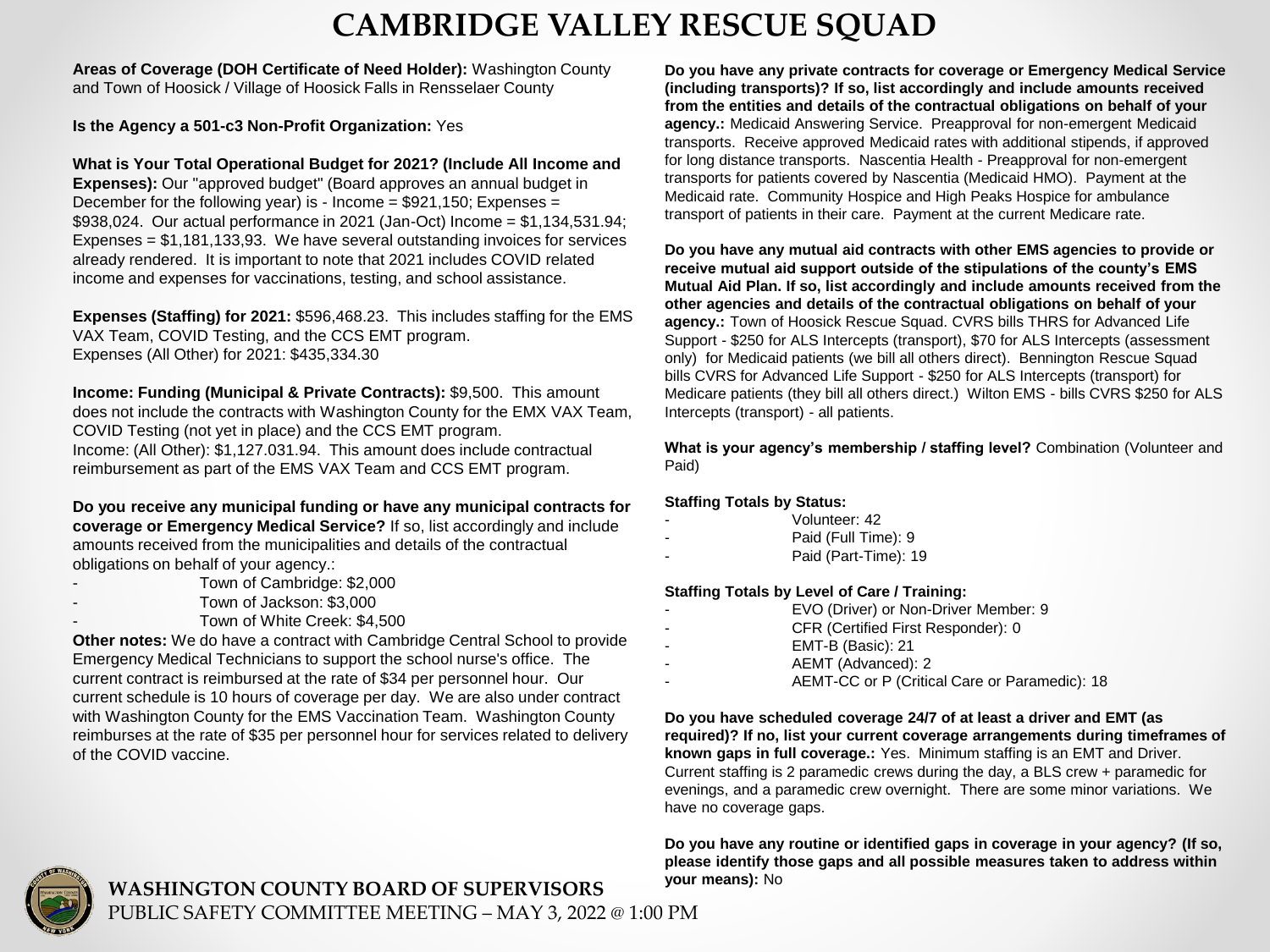## **CAMBRIDGE VALLEY RESCUE SQUAD - CONTINUED**

**What do you feel are the current strengths of your agency and it's membership / staffing? (be specific, provide as much information as possible):** We have a number of strengths. The most important are our personnel. Our volunteer and career staff are hard working, highly trained and dedicated. They are open minded to change and willing to take on new challenges, such as community paramedicine, alternate delivery (e.g. telemedicine), and COVID related challenges. We also boast a high number of paramedics, many have advanced care training and certification. There are 7 CVRS members currently enrolled in paramedic programs, and 4 enrolled in an Advanced EMT Course. CVRS also has 5 New York State Certified instructors on the roster and nearly a dozen American Heart Association Instructors. We take training very seriously and are able to assist members with tuition in many cases. We also manage the EMT (all level) recertification program for Easton-Greenwich & Salem Rescue Squads and Greenwich Fire. That program has been in place for nearly 10 years and helps to build not only good EMTs, but teamwork and partnerships. We remain very involved in our Community, there are too many examples to list here, but one of our most recent is our "Comfort Closet" which provides free home hygiene products at a drive up outdoor kiosk for those in need. Overall, we insist on maintaining a culture of community based, prehospital health for our communities. Our leadership remains strong and relevant. We work very hard to maintain financial sustainability, primarily by expanding our scope of services.

**What do you feel are the current areas of concern or areas you wish to (or already are) making efforts to improve upon to enhance your agency? (be specific, provide as much information as possible):** CVRS continues to pivot operations to fill the health care gaps in our community. Our COVID response is an example. We continue to develop our own workforce through tuition assistance and certification courses at CVRS. We monitor the wage "market" to make sure we are providing adequate wages and benefits to retain our staff. We continue to work with paramedic course sponsors as a field training site, which has proven to be an excellent recruitment tool.

**In terms of sustainability of your agency to continue providing adequate Emergency Medical Services to the community(ies) your agency serves, what are your greatest areas of concern to ensure operations over the next five years? (be specific, provide as much information as possible):** #1 Funding. Our primary source of revenue (85%) is through insurance reimbursement, which is only provided IF we transport the patient. Only 61% of our emergency calls (Community Paramedicine programs are not included) are "billable." A sustainable supplemental funding source must be obtained for us to remain in operation over the next 5 years. We continue to expand our service out of necessity; for financial sustainability AND because of need. 30% of our call volume is responding to provide assistance to other agencies that are struggling due to lack of staff (volunteer & paid), low volume, and the inability to provide advanced care. There is a very good possibility that one or more agencies in Washington County will cease operation in the next 5 years, which will require CVRS to provide coverage until a long term solution is put in place. Washington County has lagged behind almost every other County in the State with providing taxpayer funding for EMS. We simply cannot meet the expectations under the current reimbursement model. There is much more to this discussion than should be provided in this survey, but this is a starting point.

**If the county were to be able to provide support in any fashion, what do you feel your agency would benefit from? (be specific, provide as much information as possible):** With adequate funding, CVRS would be able provide gap coverage assistance throughout the County to reduce the reliance of and domino effect of mutual aid, including providing advanced life support.

> Agency Contact – Executive: Robert Wilmot (President) Agency Contact – Operational: Mark Spiezio (Chief of Operations / EMS Manager) Survey Completed By: Mark Spiezio Survey Completed Date: November 29, 2021

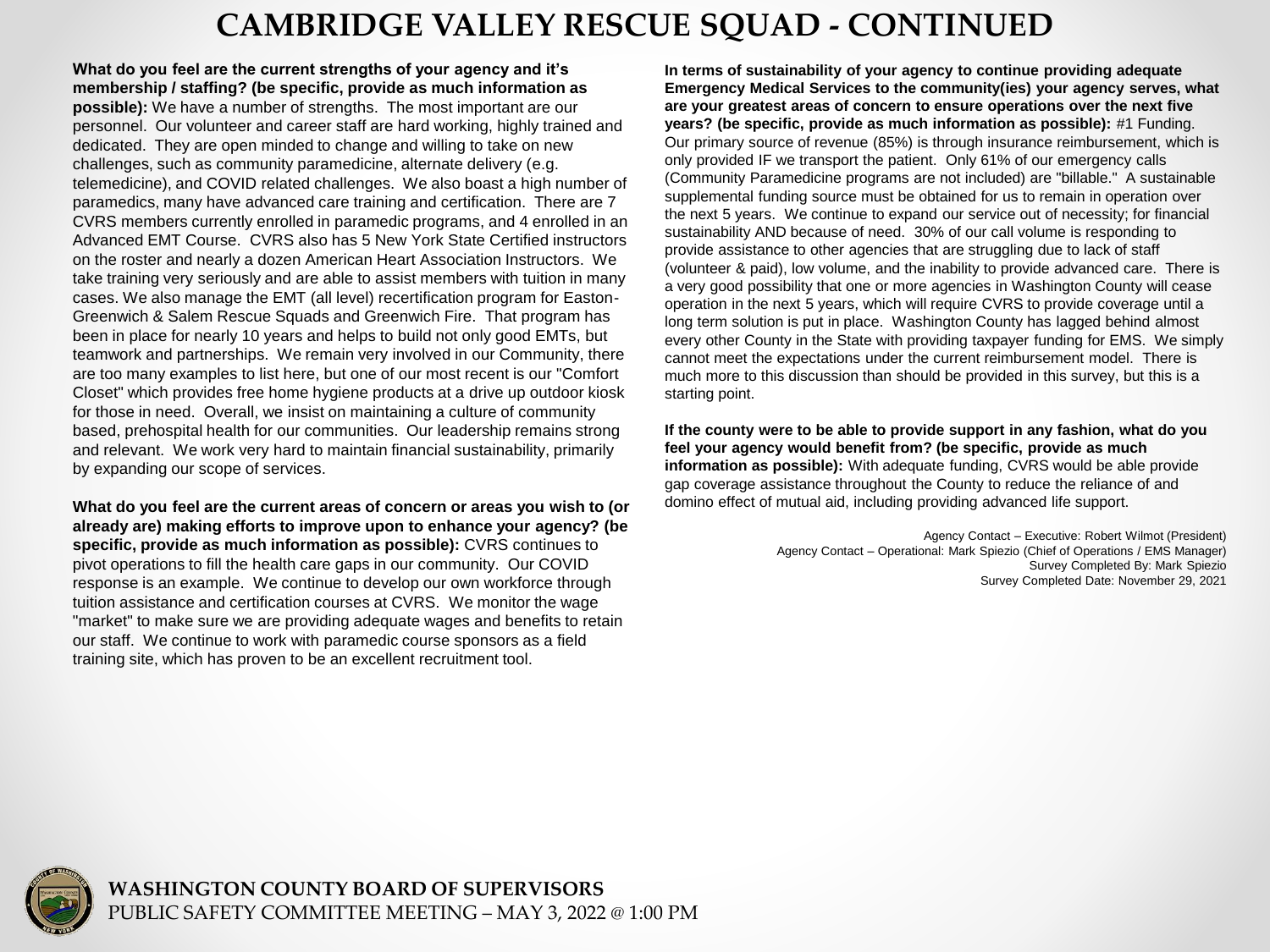## **FORT ANN RESCUE SQUAD**

**Areas of Coverage (DOH Certificate of Need Holder):** Village of Fort Ann, Town of Fort Ann

**Is the Agency a 501-c3 Non-Profit Organization:** Yes

**What is Your Total Operational Budget for 2021? (Include All Income and Expenses):** \$434,440.00

**Expenses (Staffing) for 2021:** \$200,000.00 **Expenses (All Other) for 2021:** \$280,000.00

**Income: Funding (Municipal & Private Contracts):** \$138,000.00 **Income: (All Other):** \$280,000.00

**Do you receive any municipal funding or have any municipal contracts for coverage or Emergency Medical Service? If so, list accordingly and include amounts received from the municipalities and details of the contractual obligations on behalf of your agency.:**

| Town of Fort Ann: \$136,000.00                                                                                                                                                                                                                                                                                                     |
|------------------------------------------------------------------------------------------------------------------------------------------------------------------------------------------------------------------------------------------------------------------------------------------------------------------------------------|
| $\mathbf{r}$ $\mathbf{r}$ $\mathbf{r}$ $\mathbf{r}$ $\mathbf{r}$ $\mathbf{r}$ $\mathbf{r}$ $\mathbf{r}$ $\mathbf{r}$ $\mathbf{r}$ $\mathbf{r}$ $\mathbf{r}$ $\mathbf{r}$ $\mathbf{r}$ $\mathbf{r}$ $\mathbf{r}$ $\mathbf{r}$ $\mathbf{r}$ $\mathbf{r}$ $\mathbf{r}$ $\mathbf{r}$ $\mathbf{r}$ $\mathbf{r}$ $\mathbf{r}$ $\mathbf{$ |

- Village of Fort Ann: \$2,000.00

**Do you have any private contracts for coverage or Emergency Medical Service (including transports)? If so, list accordingly and include amounts received from the entities and details of the contractual obligations on behalf of your agency.:** Yes, Contract with NYSDOC to Provide Emergency Medical Services to Great Meadow Correctional Facility and Washington Correctional Facility. Billing is completed separately from our normal billing company but considered as apart of our billing revenue.

**Do you have any mutual aid contracts with other EMS agencies to provide or receive mutual aid support outside of the stipulations of the county's EMS Mutual Aid Plan. If so, list accordingly and include amounts received from the other agencies and details of the contractual obligations on behalf of your agency.:** No

**What is your agency's membership / staffing level?** Combination (Volunteer and Paid)

#### **Staffing Totals by Status:**

- Volunteer: 26
- Paid (Full Time): 4
- Paid (Part-Time): 16

#### **Staffing Totals by Level of Care / Training:**

| EVO (Driver) or Non-Driver Member: 10 |
|---------------------------------------|
| CFR (Certified First Responder): 0    |

- EMT-B (Basic): 11
- AEMT (Advanced): 5
- AEMT-CC or P (Critical Care or Paramedic): 6

**Do you have scheduled coverage 24/7 of at least a driver and EMT (as required)? If no, list your current coverage arrangements during timeframes of known gaps in full coverage.:** We provide full coverage twenty four hours a day seven days a week

**Do you have any routine or identified gaps in coverage in your agency? (If so, please identify those gaps and all possible measures taken to address within your means):** No Gaps in coverage

**What do you feel are the current strengths of your agency and it's membership / staffing? (be specific, provide as much information as possible):** High Moral and the ability to cover All First Calls as we have not dropped a single First Call all year. And the ability to provider Advanced life support to additional areas of the county when needed.

**What do you feel are the current areas of concern or areas you wish to (or already are) making efforts to improve upon to enhance your agency? (be specific, provide as much information as possible):** Recruitment of more volunteers to help lower the cost of staffing. Second Call Coverage is always a concern but the agency has done well in only dropping a very small percent of second or third calls.

**In terms of sustainability of your agency to continue providing adequate Emergency Medical Services to the community(ies) your agency serves, what are your greatest areas of concern to ensure operations over the next five years? (be specific, provide as much information as possible):** Continued support from our Town in the amount of funding we receive, We are very grateful in the funding that we receive but would not be able to provide the coverage needed without it.

> Agency Contact – Executive: Regina Ladd Agency Contact – Operational: Thomas Noble Survey Completed By: Thomas Noble Survey Completed Date: October 26, 2021

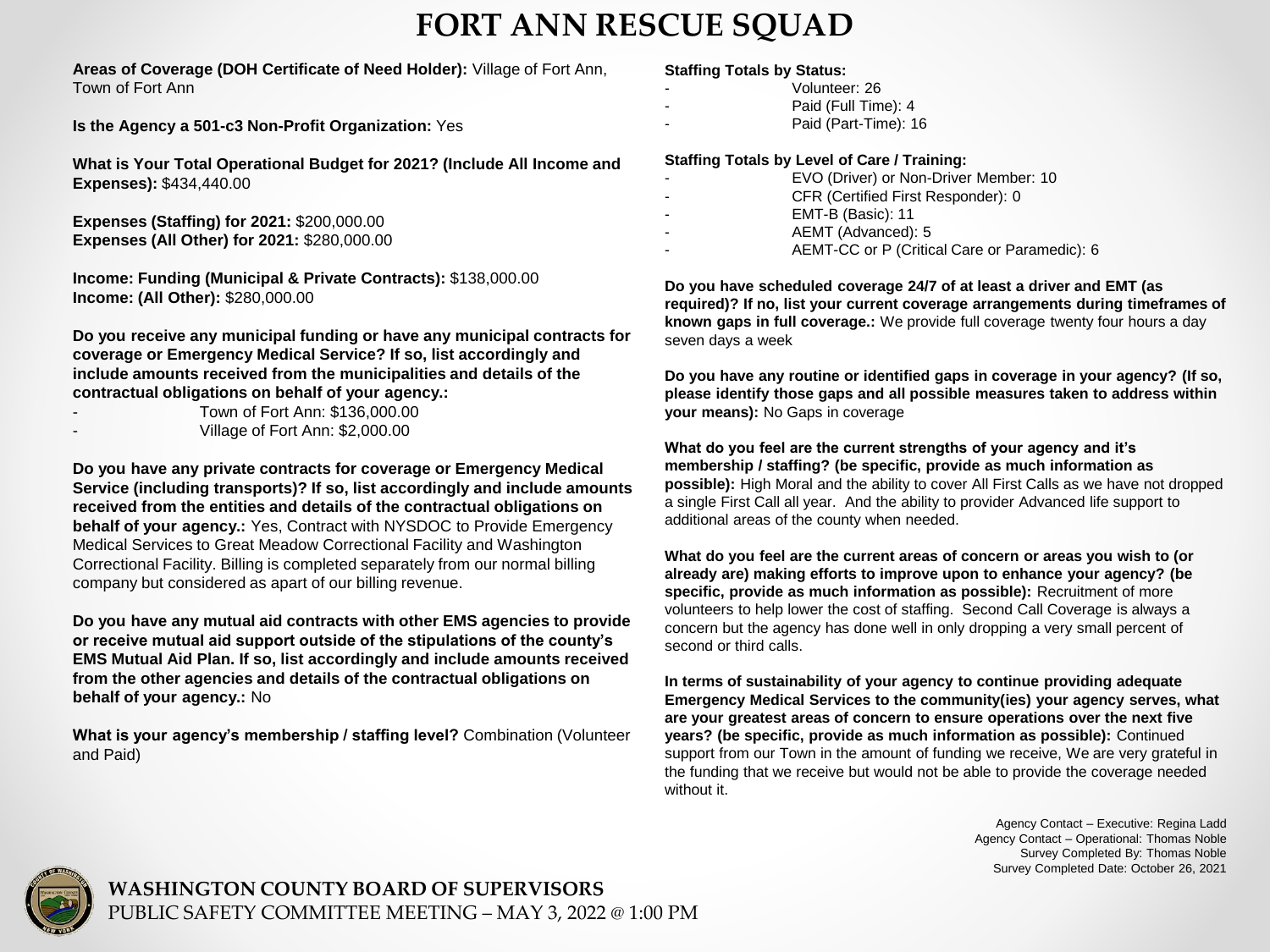## **FORT EDWARD RESCUE SQUAD**

**Areas of Coverage (DOH Certificate of Need Holder):** Town of Fort Edward, Town of Kingsbury, Villages of Hudson Falls and Fort Edward,

**Is the Agency a 501-c3 Non-Profit Organization:** Yes

**What is Your Total Operational Budget for 2021? (Include All Income and Expenses):** \$870,000

**Expenses (Staffing) for 2021:** \$ 312,000 **Expenses (All Other) for 2021:** \$ 801,580

**Income: Funding (Municipal & Private Contracts):** \$ 7,400 (Thunder Hockey Contract) **Income: (All Other):** \$ 840,100

**Do you receive any municipal funding or have any municipal contracts for coverage or Emergency Medical Service? If so, list accordingly and include amounts received from the municipalities and details of the contractual obligations on behalf of your agency.:** We do not

**Do you have any private contracts for coverage or Emergency Medical Service (including transports)? If so, list accordingly and include amounts received from the entities and details of the contractual obligations on behalf of your agency.:** We are contracted to cover the Thunder Hockey home games, we provide 1 ALS Ambulance each home game.

**Do you have any mutual aid contracts with other EMS agencies to provide or receive mutual aid support outside of the stipulations of the county's EMS Mutual Aid Plan. If so, list accordingly and include amounts received from the other agencies and details of the contractual obligations on behalf of your agency.:** We do not. We are considering setting up a purchasing plan with a neighboring agency for certain items.

**What is your agency's membership / staffing level?** Combination (Volunteer and Paid)

#### **Staffing Totals by Status:**

- Volunteer: 22
	- Paid (Full Time): 1
- Paid (Part-Time): 24

#### **Staffing Totals by Level of Care / Training:**

| EVO (Driver) or Non-Driver Member: 29         |
|-----------------------------------------------|
| CFR (Certified First Responder): 0            |
| EMT-B (Basic): 26                             |
| AEMT (Advanced): 2                            |
| AEMT-CC or P (Critical Care or Paramedic): 13 |

**Do you have scheduled coverage 24/7 of at least a driver and EMT (as required)? If no, list your current coverage arrangements during timeframes of known gaps in full coverage.:** Yes. Scheduled we have 1 Crew 24/7 and a 2nd Crew 07-17 7 Days a week

**Do you have any routine or identified gaps in coverage in your agency? (If so, please identify those gaps and all possible measures taken to address within your means):** No known gaps

**What do you feel are the current strengths of your agency and it's membership / staffing? (be specific, provide as much information as possible):** We have a solid base of volunteers who really try to cover our large call volume. Without the volunteer base we have currently we would cover a lot less calls than we currently do.

**What do you feel are the current areas of concern or areas you wish to (or already are) making efforts to improve upon to enhance your agency? (be specific, provide as much information as possible):** Our biggest concern is funding. We get no support from our Town's or Village's. The cost of operations is only increasing, between competitive wages, medical supplies and specifically COVID supplies we've well surpassed our planned budget. Our other concern is the lack of manpower. We've had a large drop in new interest, paid and volunteer. We have the same few volunteers who continue to cover calls when needed. The lack of billing return is also a concern.

**In terms of sustainability of your agency to continue providing adequate Emergency Medical Services to the community(ies) your agency serves, what are your greatest areas of concern to ensure operations over the next five years? (be specific, provide as much information as possible):** Eventually we will have to attempt to get funding from the Town's and Village's we cover. We will not be able to survive with the increasing call volume and lack of billing return if we don't get something changed within the next few years.

**If the county were to be able to provide support in any fashion, what do you feel your agency would benefit from? (be specific, provide as much information as possible):** Additional Staffing. We find ourselves lacking a driver or EMT to complete a 2nd or 3rd crew often, mainly during the 18-06 time period. We are also limited with our ALS staffing. Their are several shifts a week we have no ALS Available.



**WASHINGTON COUNTY BOARD OF SUPERVISORS** PUBLIC SAFETY COMMITTEE MEETING – MAY 3, 2022 @ 1:00 PM

Agency Contact – Executive: John Smith Agency Contact – Operational: Andrew Call Survey Completed By: Andrew Call Survey Completed Date: December 5, 2021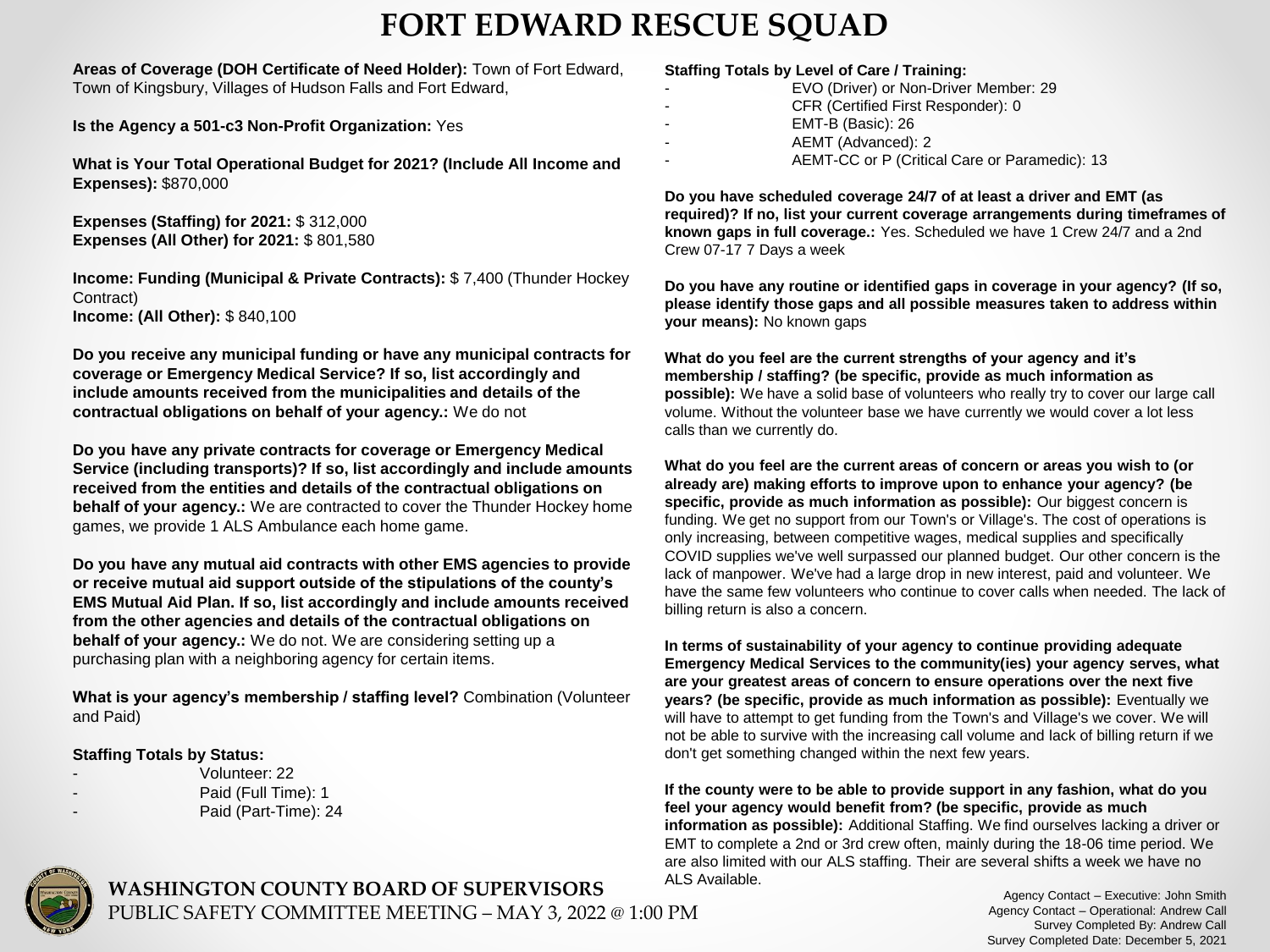## **GRANVILLE RESCUE SQUAD**

#### **Areas of Coverage (DOH Certificate of Need Holder):** TOWN/VILL GRANVILLE, N HEBRON

**Is the Agency a 501-c3 Non-Profit Organization:** Yes

**What is Your Total Operational Budget for 2021? (Include All Income and Expenses):** \$739,350

**Expenses (Staffing) for 2021:** \$ 359,000 **Expenses (All Other) for 2021:** \$ 249,000

**Income: Funding (Municipal & Private Contracts):** \$ 0 **Income: (All Other):** \$ 715,000

**Do you receive any municipal funding or have any municipal contracts for coverage or Emergency Medical Service? If so, list accordingly and include amounts received from the municipalities and details of the contractual obligations on behalf of your agency.:** TOWN AGREEMENTS, NO NY MUNICIPAL FUNDING, DO GET SOME VT

**Do you have any private contracts for coverage or Emergency Medical Service (including transports)? If so, list accordingly and include amounts received from the entities and details of the contractual obligations on behalf of your agency.:** NOT IN WASH CO

**Do you have any mutual aid contracts with other EMS agencies to provide or receive mutual aid support outside of the stipulations of the county's EMS Mutual Aid Plan. If so, list accordingly and include amounts received from the other agencies and details of the contractual obligations on behalf of your agency.:** SKENESBOROUGH AGREEMENT FOR TEMPORARY HELP WITH COVERAGE AS WELL AS OTHER ITEMS RELATED OPERTATIONS. THIS AGREEMENT IS NOT FINANCIAL.

**What is your agency's membership / staffing level?** Combination (Volunteer and Paid)

#### **Staffing Totals by Status:**

- Volunteer: 32
	- Paid (Full Time): 6
- Paid (Part-Time): 9

#### **Staffing Totals by Level of Care / Training:**

- EVO (Driver) or Non-Driver Member: 8
- CFR (Certified First Responder): 1
- EMT-B (Basic): 30
- AEMT (Advanced): 3
	- AEMT-CC or P (Critical Care or Paramedic): 5

**Do you have scheduled coverage 24/7 of at least a driver and EMT (as required)? If no, list your current coverage arrangements during timeframes of known gaps in full coverage.:** YES, ALWAYS FIRST CREW. TWO DAYTIME CREWS.

**Do you have any routine or identified gaps in coverage in your agency? (If so, please identify those gaps and all possible measures taken to address within your means):** NOT FOR FIRST CALLS

**What do you feel are the current strengths of your agency and it's membership / staffing? (be specific, provide as much information as possible):** Positive working relationships between members and staff. Quality CME program. Fiscal management. Equipment in good shape. Lucky to have received several grants for equipment. Working relationship with Skenesborough.

**What do you feel are the current areas of concern or areas you wish to (or already are) making efforts to improve upon to enhance your agency? (be specific, provide as much information as possible):** Outside sources trying to become involved in progress.

**In terms of sustainability of your agency to continue providing adequate Emergency Medical Services to the community(ies) your agency serves, what are your greatest areas of concern to ensure operations over the next five years? (be specific, provide as much information as possible):** Staffing-Trying to attract personnel to the EMS field. The training is expensive and trying to have people increase their levels of certification is difficult. The loss of new Critical Care courses hurt ALS in the area. Financials-Low reimbursement rates/no reimbursement not keeping up with increasing expenses, which may lead to decreases in service capability. Not respecting the volunteers-Backbone of many agencies and they must be valued.

**If the county were to be able to provide support in any fashion, what do you feel your agency would benefit from? (be specific, provide as much information as possible):** Potentially being able to let agencies "buy in" to health insurance and other benefits. These are costly for us, but to attract and sustain employees we have to offer this. May be able to reduce cost by Co-op. Any other help that may reduce our operating costs so we can maintain service levels.



**WASHINGTON COUNTY BOARD OF SUPERVISORS** PUBLIC SAFETY COMMITTEE MEETING – MAY 3, 2022 @ 1:00 PM Agency Contact – Executive: Cassandra Casey Agency Contact – Operational: Paul Zinn Survey Completed By: Paul Zinn Survey Completed Date: December 15, 2021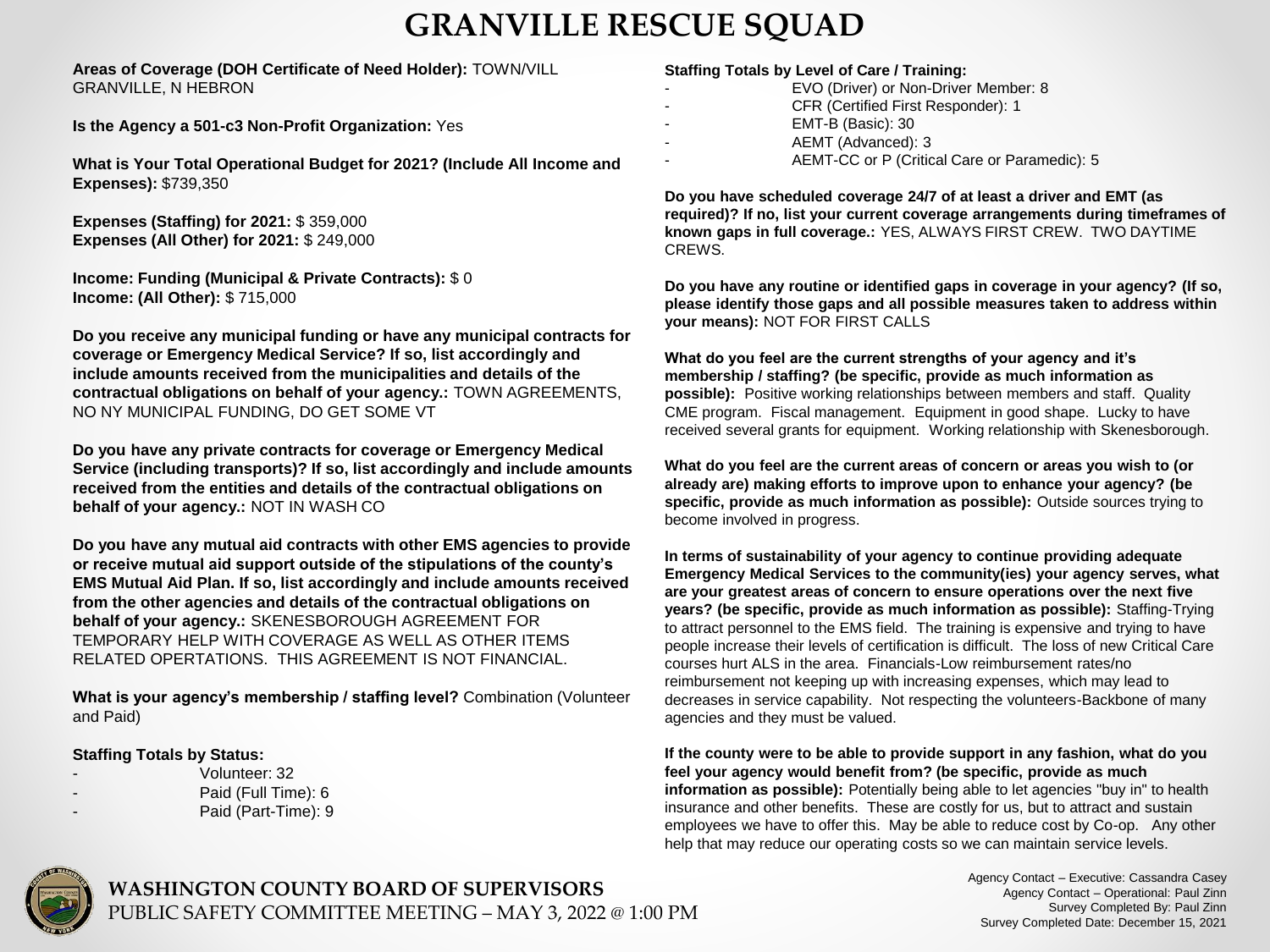## **EASTON-GREENWICH RESCUE SQUAD**

#### **Areas of Coverage (DOH Certificate of Need Holder):** TOWNS OF EASTON AND GREENWICH

**Is the Agency a 501-c3 Non-Profit Organization:** Yes

**What is Your Total Operational Budget for 2021? (Include All Income and Expenses):** \$ 365,000.00

**Expenses (Staffing) for 2021:** \$ 197,164.68 **Expenses (All Other) for 2021:** \$ 167,833.00

**Income: Funding (Municipal & Private Contracts):** \$ 14,000.00 **Income: (All Other):** \$ 345,236.47

**Do you receive any municipal funding or have any municipal contracts for coverage or Emergency Medical Service? If so, list accordingly and include amounts received from the municipalities and details of the contractual obligations on behalf of your agency.:** Yes

|  |  | Town of Easton: \$7,500.00 |  |
|--|--|----------------------------|--|
|  |  |                            |  |

Town of Greenwich: \$7,500.00

**Do you have any private contracts for coverage or Emergency Medical Service (including transports)? If so, list accordingly and include amounts received from the entities and details of the contractual obligations on behalf of your agency.:** NO

**Do you have any mutual aid contracts with other EMS agencies to provide or receive mutual aid support outside of the stipulations of the county's EMS Mutual Aid Plan. If so, list accordingly and include amounts received from the other agencies and details of the contractual obligations on behalf of your agency.:** NO

**What is your agency's membership / staffing level?** Combination (Volunteer and Paid)

#### **Staffing Totals by Status:**

- Volunteer: 20
- Paid (Full Time): 1
- Paid (Part-Time): 5

#### **Staffing Totals by Level of Care / Training:**

- EVO (Driver) or Non-Driver Member: 11
- CFR (Certified First Responder): 0
- EMT-B (Basic): 8
- AEMT (Advanced): 0
	- AEMT-CC or P (Critical Care or Paramedic): 4

**Do you have scheduled coverage 24/7 of at least a driver and EMT (as required)? If no, list your current coverage arrangements during timeframes of known gaps in full coverage.:** very on a day to day bases depending

**Do you have any routine or identified gaps in coverage in your agency? (If so, please identify those gaps and all possible measures taken to address within your means):** nights and week ends trying some incentive programs

**What do you feel are the current strengths of your agency and it's membership / staffing? (be specific, provide as much information as possible):** Not Answered

**What do you feel are the current areas of concern or areas you wish to (or already are) making efforts to improve upon to enhance your agency? (be specific, provide as much information as possible):** Staffing and Training . I think we need to do better on training our new members to move up in to leader ship roles. and be more active in the daily operation .

**In terms of sustainability of your agency to continue providing adequate Emergency Medical Services to the community(ies) your agency serves, what are your greatest areas of concern to ensure operations over the next five years? (be specific, provide as much information as possible):** The main thing i see is staffing.

**If the county were to be able to provide support in any fashion, what do you feel your agency would benefit from? (be specific, provide as much information as possible):** More funding to help with paid staff.

> Agency Contact – Executive: Robert Moy Agency Contact – Operational: Frank Brownell Survey Completed By: Frank Brownell Survey Completed Date: April 1, 2022

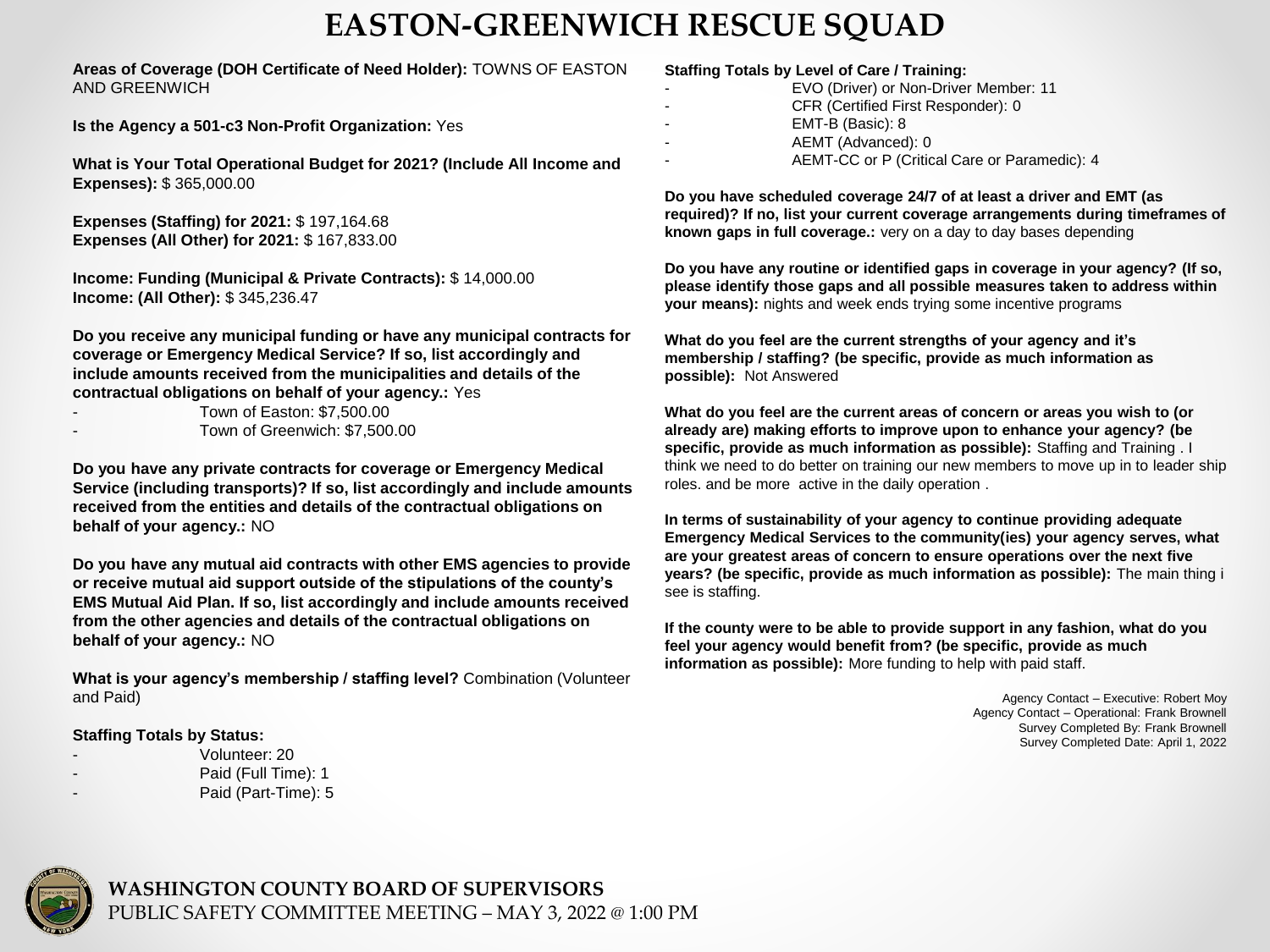## **SALEM RESCUE SQUAD**

**Areas of Coverage (DOH Certificate of Need Holder):** Town of Salem, Northern End of Town of Jackson, North of 22 into Hebron to Higgins Road. West into Hebron to County Route 30. East Greenwich Route 29 to County Route 338 All Areas East. We also have primary territory in Rupert VT.

**Is the Agency a 501-c3 Non-Profit Organization:** Yes

**What is Your Total Operational Budget for 2021? (Include All Income and Expenses):** \$ 430,000

**Expenses (Staffing) for 2021:** \$ 104,000 **Expenses (All Other) for 2021:** \$ 116,000

**Income: Funding (Municipal & Private Contracts):** \$ 15,500 **Income: (All Other):** \$ 236,500

**Do you receive any municipal funding or have any municipal contracts for coverage or Emergency Medical Service? If so, list accordingly and include amounts received from the municipalities and details of the contractual obligations on behalf of your agency.:** We receive donations from the Town of Salem- \$13,000 and The Town of Hebron-\$2,500.

**Do you have any private contracts for coverage or Emergency Medical Service (including transports)? If so, list accordingly and include amounts received from the entities and details of the contractual obligations on behalf of your agency.:** No.

**Do you have any mutual aid contracts with other EMS agencies to provide or receive mutual aid support outside of the stipulations of the county's EMS Mutual Aid Plan. If so, list accordingly and include amounts received from the other agencies and details of the contractual obligations on behalf of your agency.:** At one point we had an agreement with EMPIRE to transport potential Ebola patients.

**What is your agency's membership / staffing level?** Combination (Volunteer and Paid)

#### **Staffing Totals by Status:**

- Volunteer: 38
- Paid (Full Time): 1
	- Paid (Part-Time): 5

#### **Staffing Totals by Level of Care / Training:**

- EVO (Driver) or Non-Driver Member: 27
- CFR (Certified First Responder): 1
- EMT-B (Basic): 14
- AEMT (Advanced): 0
- AEMT-CC or P (Critical Care or Paramedic): 1

**Do you have scheduled coverage 24/7 of at least a driver and EMT (as required)? If no, list your current coverage arrangements during timeframes of known gaps in full coverage.:** We try to cover calls to the best of our ability's at the current time.

**Do you have any routine or identified gaps in coverage in your agency? (If so, please identify those gaps and all possible measures taken to address within your means):** We have had difficulties with 03:00-06:00.

**What do you feel are the current strengths of your agency and it's membership / staffing? (be specific, provide as much information as possible):** We have a very dedicated core group of volunteers with a strong sense of community.

**What do you feel are the current areas of concern or areas you wish to (or already are) making efforts to improve upon to enhance your agency? (be specific, provide as much information as possible):** Coverage. We are always looking for appropriate providers with availability to meet our needs.

**In terms of sustainability of your agency to continue providing adequate Emergency Medical Services to the community(ies) your agency serves, what are your greatest areas of concern to ensure operations over the next five years? (be specific, provide as much information as possible):**  Staffing/coverage

**If the county were to be able to provide support in any fashion, what do you feel your agency would benefit from? (be specific, provide as much information as possible):** Open to suggestions from the County as to what they have in mind.

> Agency Contact – Executive: Vincent Smith Agency Contact – Operational: Vicky Campbell Survey Completed By: Vicky Campbell Survey Completed Date: November 30, 2021

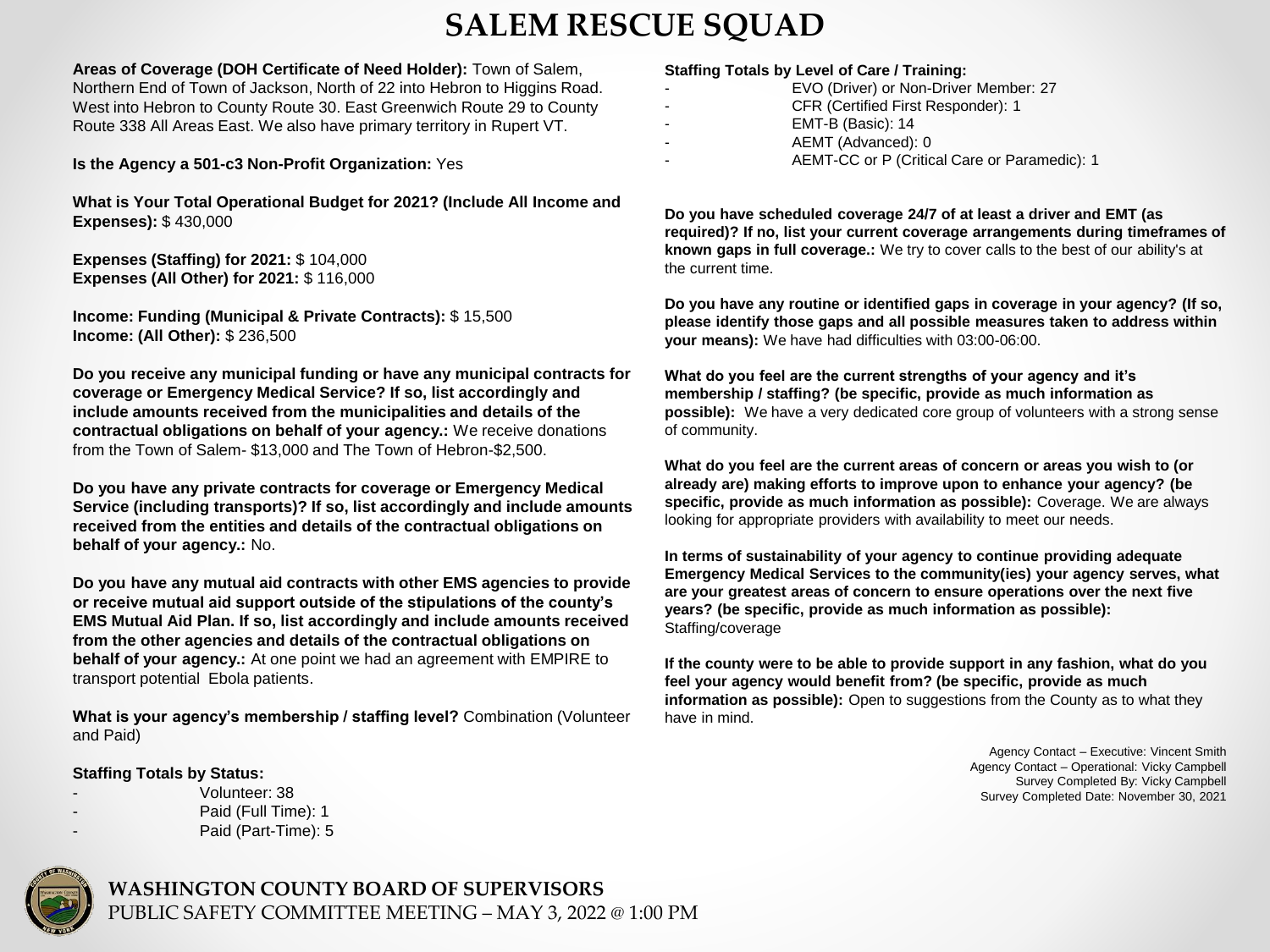## **SKENESBOROUGH EMERGENCY SQUAD**

**Areas of Coverage (DOH Certificate of Need Holder):** Town and Village of Whitehall, Clemons, Towns of Dresden and Hampton

**Is the Agency a 501-c3 Non-Profit Organization:** Yes

**What is Your Total Operational Budget for 2021? (Include All Income and Expenses):** \$ 348,848.00

**Expenses (Staffing) for 2021:** \$ 144,834.00 **Expenses (All Other) for 2021:** \$ 28,009.43

**Income: Funding (Municipal & Private Contracts):** \$ 8,464.82 **Income: (All Other):** 2020-2021 losses compared year over year was - \$112,537.91

**Do you receive any municipal funding or have any municipal contracts for coverage or Emergency Medical Service? If so, list accordingly and include amounts received from the municipalities and details of the contractual obligations on behalf of your agency.:** No

**Do you have any private contracts for coverage or Emergency Medical Service (including transports)? If so, list accordingly and include amounts received from the entities and details of the contractual obligations on behalf of your agency.:** No

**Do you have any mutual aid contracts with other EMS agencies to provide or receive mutual aid support outside of the stipulations of the county's EMS Mutual Aid Plan. If so, list accordingly and include amounts received from the other agencies and details of the contractual obligations on behalf of your agency.:** Glens Falls fire , Empire ambulance service

**What is your agency's membership / staffing level?** Combination (Volunteer and Paid)

#### **Staffing Totals by Status:**

- Volunteer: 15
	- Paid (Full Time): 0
- Paid (Part-Time): 10 (Per-Diem)

#### **Staffing Totals by Level of Care / Training:**

- EVO (Driver) or Non-Driver Member: 9
- CFR (Certified First Responder): 0
- EMT-B (Basic): 10
- AEMT (Advanced): 0
	- AEMT-CC or P (Critical Care or Paramedic): 6

**Do you have scheduled coverage 24/7 of at least a driver and EMT (as required)? If no, list your current coverage arrangements during timeframes of known gaps in full coverage.:** Yes Monday through Friday 1 paid employee on. Working on Saturday coverage starting in April 2022, paid EMT-B 10a-10pm

**Do you have any routine or identified gaps in coverage in your agency? (If so, please identify those gaps and all possible measures taken to address within your means):** Volunteers to drive for paid staff is a gap. We do have some new volunteers that recently joined to help cover weekday. Volunteers on the weekend coverage is tough.

**What do you feel are the current strengths of your agency and it's membership / staffing? (be specific, provide as much information as possible):** Teamwork. Everyone trying to pitch in to cover the maximum calls that we possibly can.

**What do you feel are the current areas of concern or areas you wish to (or already are) making efforts to improve upon to enhance your agency? (be specific, provide as much information as possible):** Financial coverage to pay staffing. We barely are able to do that after all operating expenses.

**In terms of sustainability of your agency to continue providing adequate Emergency Medical Services to the community(ies) your agency serves, what are your greatest areas of concern to ensure operations over the next five years? (be specific, provide as much information as possible):** Try to engage more people in the community to volunteer.

**If the county were to be able to provide support in any fashion, what do you feel your agency would benefit from? (be specific, provide as much information as possible):** Assistance financially to help with salaries for paid.

> Agency Contact – Executive: Daryl LaChapelle Agency Contact – Operational: Brandon Sparks Survey Completed By: Brandon Sparks Survey Completed Date: March 28, 2022